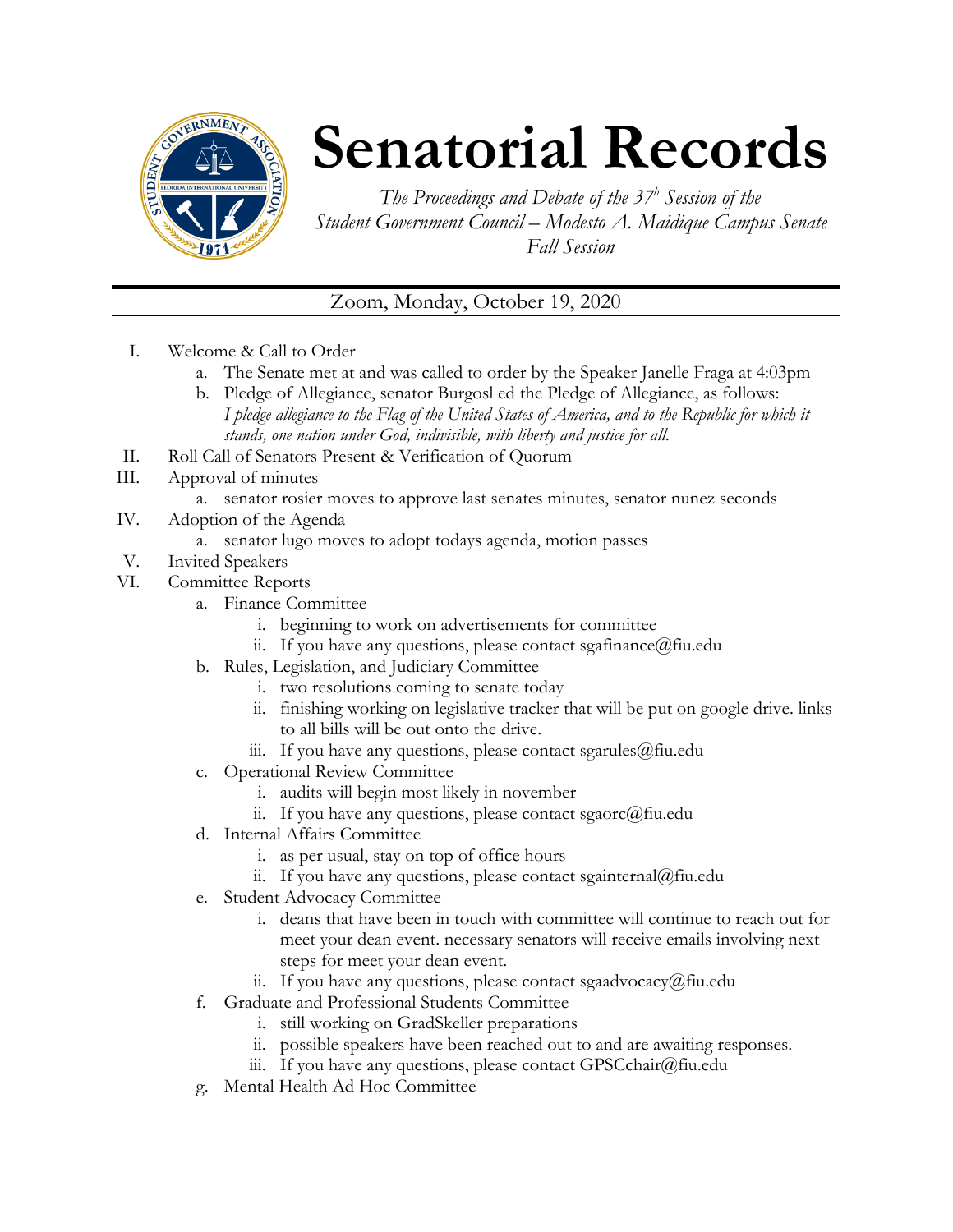- i. will be chagning bill we were working on, rather than a board it wil be most likely a secretary position
- ii. further discussions with committee members is necessary.
- iii. If you have any questions, please contact sgahealth $@$ fiu.edu

Senator Ramirez POP at 4:13pm, returned 4:18pm

- VII. Executive Board Reports
	- a. Senate Speaker Fraga
		- i. Senator Retreat
			- 1. Thank you to all those that attended the Retreat!
				- a. Senator Lugo is taking the lead on an initiative on on campus dining availability
			- 2. Meet your Dean
				- a. November 6 at 6pm
			- 3. Chat box is not for continuous discussions
			- i. If you have any questions, please email sgaspeaker@fiu.edu
		- a. Speaker Pro Tempore Gomez
			- ii. If you have any questions, please email sgaprotemp@fiu.edu
		- b. President Valdes
			- i. first women empowerment event will be on the 28th
			- ii. please stay tuned on instagram, there will be an informal survey on repopulation of the campus. sharing this survey is encouraged.
			- iii. If you have any questions, please email sgapres $@$ fiu.edu
		- c. Vice President Ibarria
			- i. women empowerment event is highly anticipated, another update will be sent out next week.
			- ii. if you have any questions, please email sgavp@fiu.edu
		- d. Comptroller Rubido
			- i. met with A&S last week for budget requests.
			- ii. hopefully changes in budget will be approved.
			- iii. If you have any questions, please email sgacomptroll $@$ fiu.edu
- senator correa present at 4:20pm
	- e. Chief Justice De La Osa
		- i. new positions will have updates within the month most likely
		- ii. coordinating with advisor for judicial retreat, october 24th is the date.
		- iii. If you have any questions, please email sgajud@fiu.edu
- VIII. Special Orders
	- a. none
	- IX. Vetoed Legislation
		- a. none
	- X. Second Readings
		- a. SB3711
			- i. speaker pro temp gomez moves to close q&a period, senator nylander seconds. motion passes
			- ii. senator nylander moves to add "virtual" when speaking of the dockets addressed in the bill, senator nunez seconds. motion passes
			- iii. senator lugo movies to go into voting, senator nunez seconds,
			- iv. senator lugo moves to vote by unanimous consent, speaker pro temp gomez seconds. motion passes